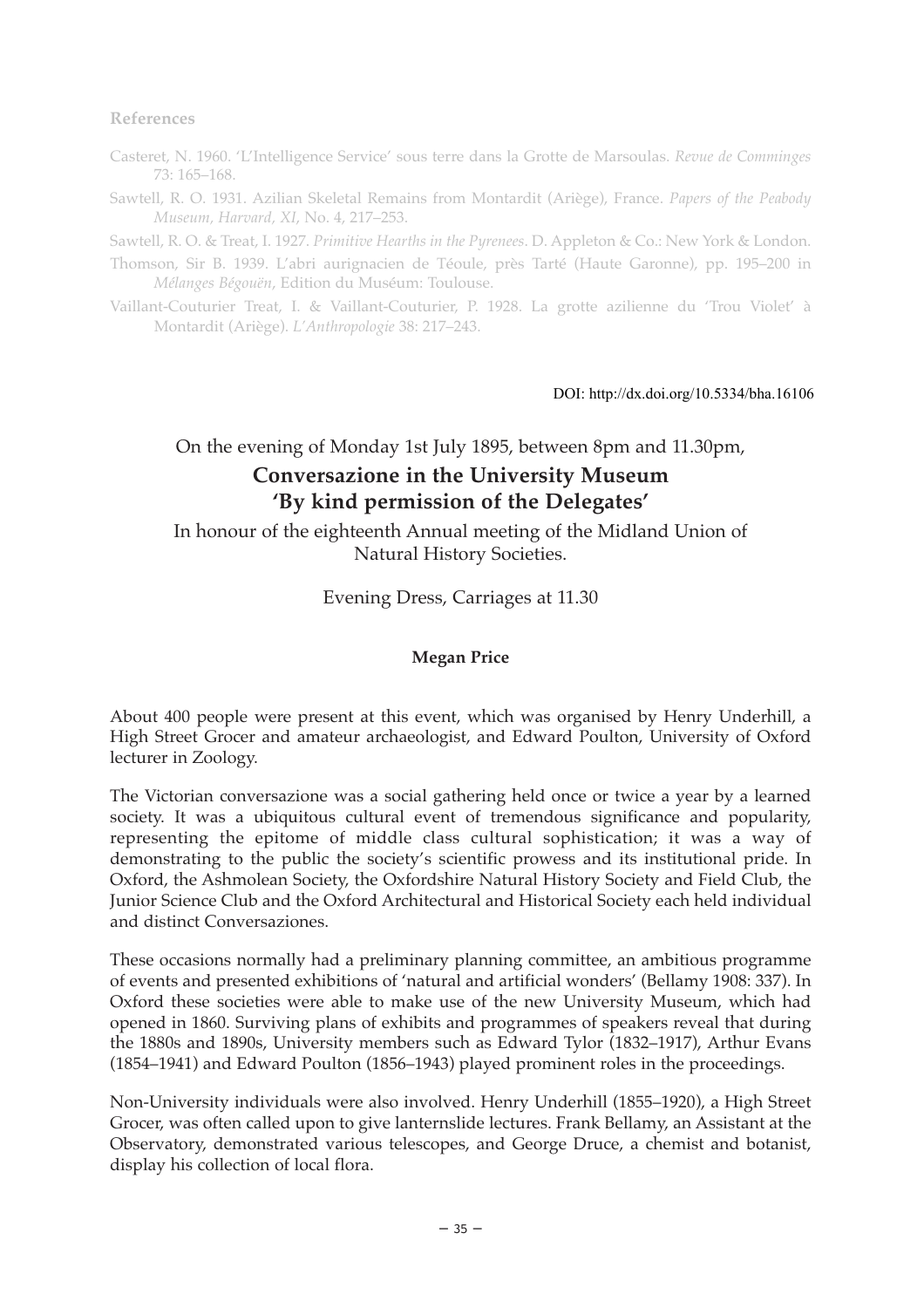In the Victorian era science often operated in the public gaze, through lectures and Conversaziones at newly established museums, from pressed flowers and collections of seashells, telescopes and demonstrations of gases, to fossils and ancient human remains, the physical and visual products of activities relating to natural knowledge were presented to and by the urban British public. The amateur and the emerging professional whether collector, researcher or writer participated in these conversaziones as visitor, exhibitor, and lecturer and often all three.

The subject matter of the conversazione or soiree was remarkably eclectic. The new Oxford University Museum, in the Gothic style, provided an exemplary setting of fine and decorative arts in which to display natural history, antiquities, archaeology, ethnography, technology, chemistry and astronomy against a background of music, selections from the popular classics.

The visual, aural, olfactory and tactile elements of these Conversaziones were a foretaste of today's interactive museums. The walls of the University Museum were covered with diagrams, landscapes, portraits and statues. To illustrate their subject, speakers used massive prepared illustrations, freehand drawings on chalkboard and the magic lantern. For scientific demonstrations and travel and discovery these were invaluable, they could bring the distant, foreign and 'other' into the Victorian scene. In biology there could enlarge the miniscule to frightening proportions-creating nineteenth century horror films.

The gaze of the visitors would not only be on the exhibits, this was an opportunity to see and be seen, and the participants were part of the display. The local press was meticulous in recording those present. In Oxford, the mix of 'town' dignitaries such as George Claridge Druce, in his capacity of Mayor, and the notables of 'the gown' (Arthur Evans, Edward Tylor), who were already becoming national figures, supplies valuable evidence of the relatively broad social sphere of those interested in science.

This was also an opportunity for academic scientists within the University to recruit amateur collectors or assistants whose work would support their own research; for example, amateurs could display the products of their often-isolated scientific endeavours with like-minded visitors. Whether fascinated by spiders and stone circles, like Henry Underhill, or by astronomical observations like F. A. Bellamy, there would be someone there with an equal passion.

Non-experts or non-professionals could, at least, on these occasions exchange ideas with professionals on an equal footing. The following day the grocer returned to his store and the professor to his lecture room.

# **The Growth of Local Scientific Societies, Social Relationships Knowledge**

In 1873, the scientific journal *Nature* ran a series of articles on the growth of local societies, in order to highlight the 'general advance of intelligence, elevation of taste, and spread of education during the present century' (Nov 1873: 24). This was felt to be as the result of the increase of local scientific societies from about 1840. Learned societies in London were already well established, with their own protocol and traditions of membership. The Society of Antiquaries, The Royal Society and the British Association, for example, consisted of men from the intellectual aristocracy of nineteenth century who, through their relational networks held considerable power in the creation of new knowledge.

On another social and cultural level a new class of people was beginning to gain access to this new knowledge. The growing section of society, termed the middle classes, and lower middle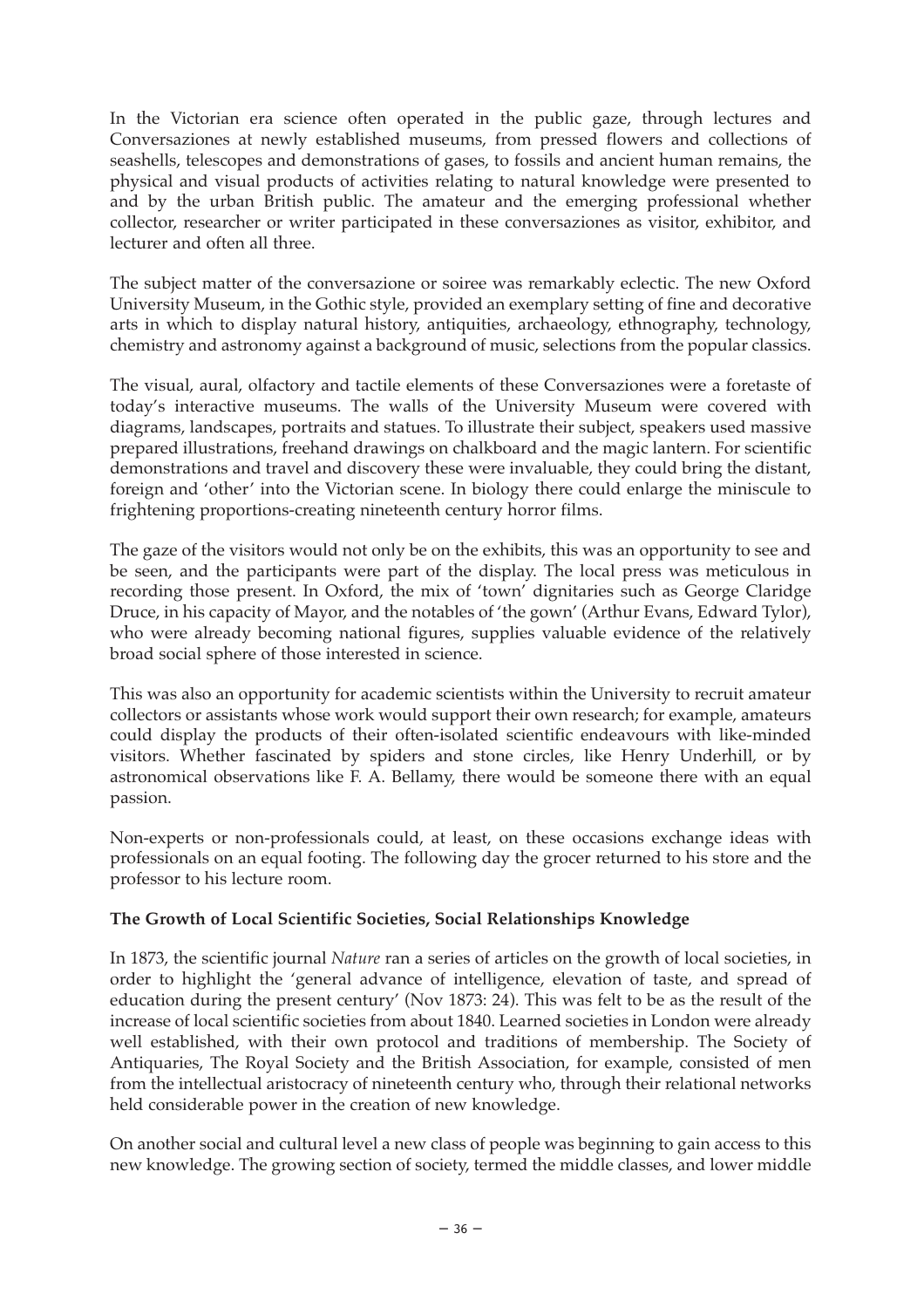classes, had by around the 1870s become both educated and mobile and were able to participate in intellectual activities, (see Allen 1994; Cooter and Pumphrey 1994). The 'growing taste for science' in the nineteenth century had encouraged the emergence of new local intellectual societies. They differed from those already in existence, normally called the Literary and Philosophical Societies (Lit and Phil), where members came from the middle and upper classes and were less involved with science than broader intellectual topics. Between 1781 and 1830, there were twenty-two 'Lit and Phil' societies, mainly in the north of England. The manufacturing cities of York, Leeds, Halifax, Sheffield and Bradford were the location of many of these societies where the members were wealthy industrialists (Alberti 2003). Through personal connections, family or business networks, the presidents of these societies were able to attract some of the most famous scientific speakers of Victorian Britain. Thomas Huxley, William Boyd Dawkins, E. Ray Lankester, George Rolleston, and Alfred Russell Wallace all appeared in their programmes (Alberti 2003: 345). Edward Tylor was a frequent speaker in Yorkshire during the 1870s, where he had family and business connections (Anna Tylor's notebook).

From the 1850s, the number local of these intellectual societies increased, but rather than being in the 'Lit and Phil' mould, they were simpler in composition and to a certain extent, more socially accessible. The county societies were often the haunt of clergymen, doctors, lawyers and local 'squires,' (see Levine 1986). A local society was an association of likeminded individuals from a particular locality which met regularly for the common study of one or more branches of science. Members regularly presented papers on a wide range of subjects, and, what is perhaps more important, they carried out physical investigation of the natural history, geology, zoology, botany, meteorology and archaeology of the district. The new society was more proactive than the earlier antiquarian societies and often included a Field-Club. Its members researched the natural history of the surrounding district, normally incorporating its archaeological features.

These societies were also becoming more egalitarian; the Oxfordshire Natural History Society and Field Club for example, was inaugurated in 1880, and brought together men and women from a wide variety of backgrounds and social classes, 'town and gown', academic, amateur. An interesting remark made in 1870 by Sir Walter Elliot, in his address to the fiftieth anniversary of the Berwickshire Field Club. He stated that in 1868, 'intelligent working men were admitted to the society'. J. Britten, the author of the articles in *Nature*, commented that this was an invidious distinction and that 'science at least is a common ground on which all classes can meet without a shadow of bitter class-feeling to mar the genealogy of intercourse'. The journal supported the idea that a 'working man' should be received on a common footing with other members.

# **Reciprocity**

These new local societies were part of an extensive network, which exchanged periodicals and journals and often-reciprocal speakers. Their annual publications of proceedings or transactions included a list of the corresponding societies and these show a notable increase in the number of local societies from the 1860s to the 1900s. The network of speakers is also an interesting phenomenon. For example Edward Poulton and Underhill as members of the Oxfordshire Natural History Society and Field Club both appear to have spoken on their subjects to the Chester Archaeological and Historical Society in the 1880s and 90s. Also from Oxford, Edward Freeman, Arthur Evans, and J. H. Parker of the Ashmolean Society were regular speakers at the Somerset Archaeological and Natural History Society at Taunton Castle. Edward Tylor was addressing meetings here, in his home county of Somerset, as a member, well before obtaining his post as Curator of the Oxford University Museum in 1884.